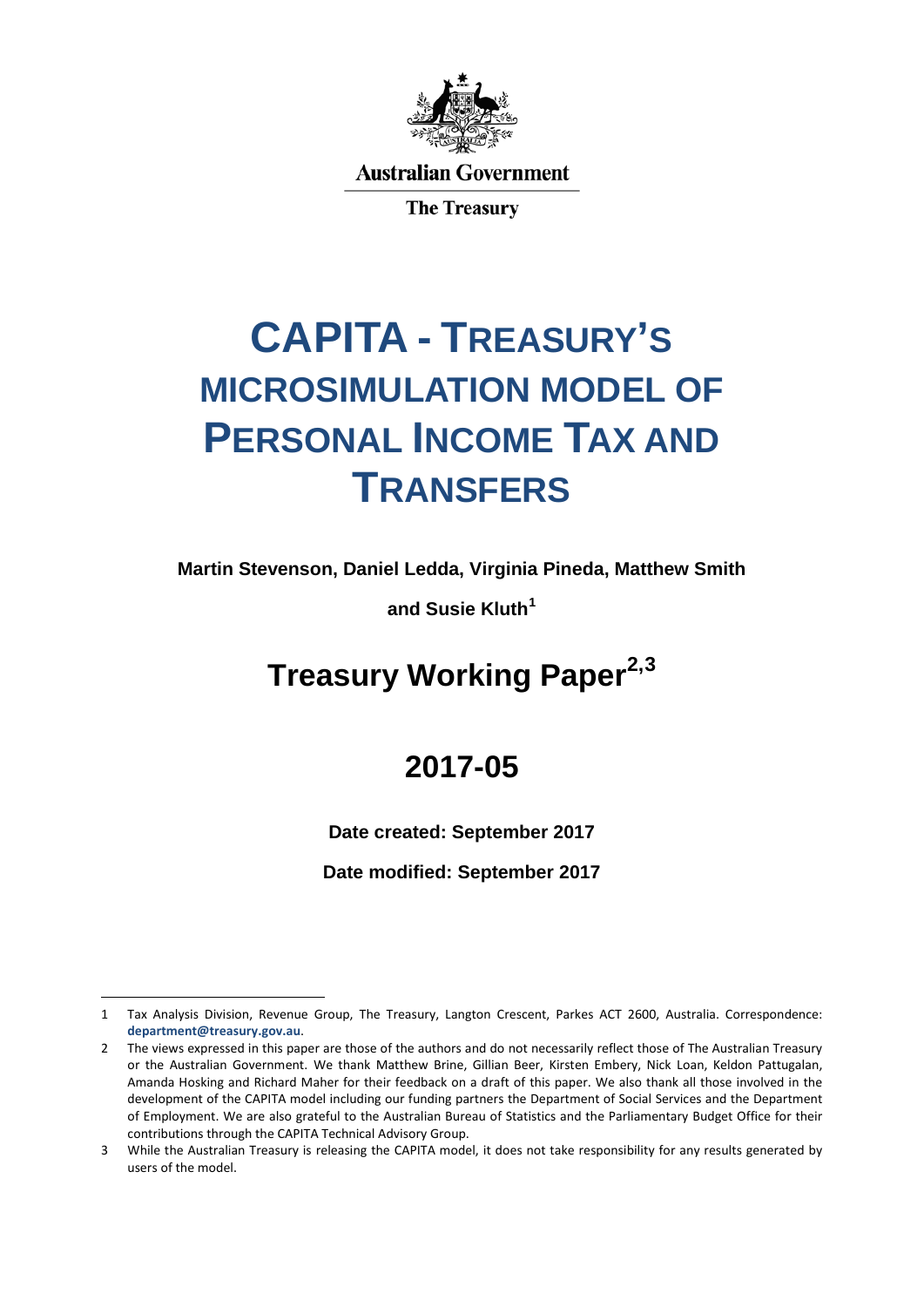### © Commonwealth of Australia 2017

### ISBN 978-1-925504-66-8

This publication is available for your use under a **[Creative Commons BY Attribution 3.0 Australia](http://creativecommons.org/licenses/by/3.0/au/deed.en)** licence, with the exception of the Commonwealth Coat of Arms, the Treasury logo, photographs, images, signatures and where otherwise stated. The full licence terms are available from **[http://creativecommons.org/licenses/by/3.0/au/legalcode.](http://creativecommons.org/licenses/by/3.0/au/legalcode)**



Use of Treasury material under a **[Creative Commons BY Attribution 3.0 Australia](http://creativecommons.org/licenses/by/3.0/au/deed.en)** licence requires you to attribute the work (but not in any way that suggests that the Treasury endorses you or your use of the work).

### **Treasury material used 'as supplied'**

Provided you have not modified or transformed Treasury material in any way including, for example, by changing the Treasury text; calculating percentage changes; graphing or charting data; or deriving new statistics from published Treasury statistics — then Treasury prefers the following attribution:

*Source: The Australian Government the Treasury*

### **Derivative material**

If you have modified or transformed Treasury material, or derived new material from those of the Treasury in any way, then Treasury prefers the following attribution:

*Based on The Australian Government the Treasury data*

### **Use of the Coat of Arms**

The terms under which the Coat of Arms can be used are set out on the It's an Honour website (see **[www.itsanhonour.gov.au](http://www.itsanhonour.gov.au/)**).

### **Other uses**

Enquiries regarding this licence and any other use of this document are welcome at:

Manager Media Unit The Treasury Langton Crescent Parkes ACT 2600 Email: **[medialiaison@treasury.gov.au](mailto:medialiaison@treasury.gov.au)**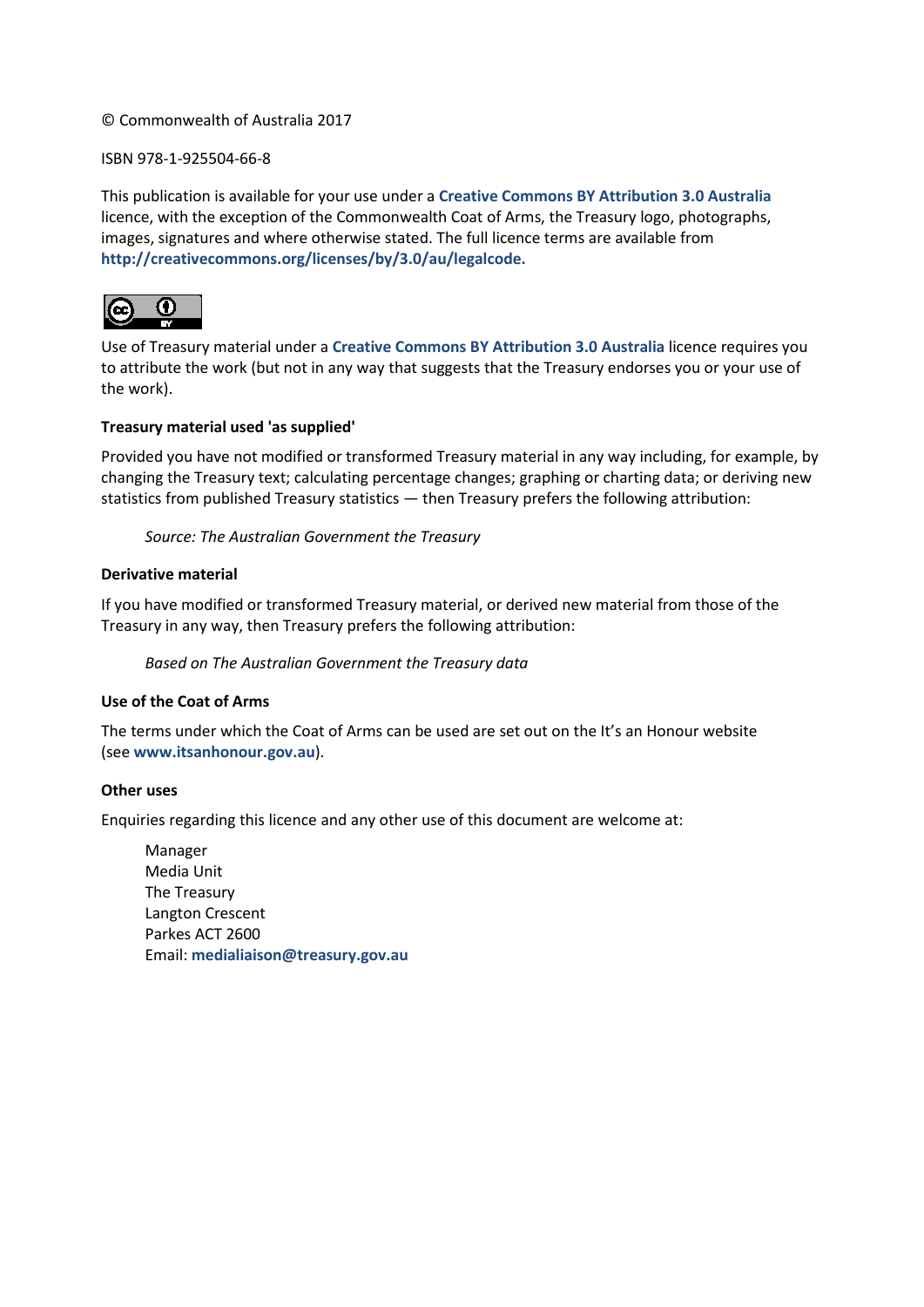CAPITA - Treasury's microsimulation model of Personal Income Tax and Transfers Martin Stevenson, Daniel Ledda, Virginia Pineda, Matthew Smith and Susie Kluth 2017-05 15 September 2017

# **ABSTRACT**

Distributional analysis captures the wide range of policy outcomes and the diverse effects of policy changes across the population. Static microsimulation models are a commonly used tool for producing distributional analysis. Treasury has developed the CAPITA (Comparative Analysis of Personal Income Tax and Transfers in Australia) model, a general-purpose, static microsimulation model, which is used to analyse the combined effect of changes to personal income tax and transfer policy on families with different income levels, family structures and living arrangements. Treasury is releasing this model to the public to encourage rigorous, evidence-based contributions to public policy analysis in Australia. Treasury encourages users of the model to contribute and share their improvements to continue to develop and improve the model into the future.

Keywords: CAPITA, static microsimulation, tax-transfer, distributional analysis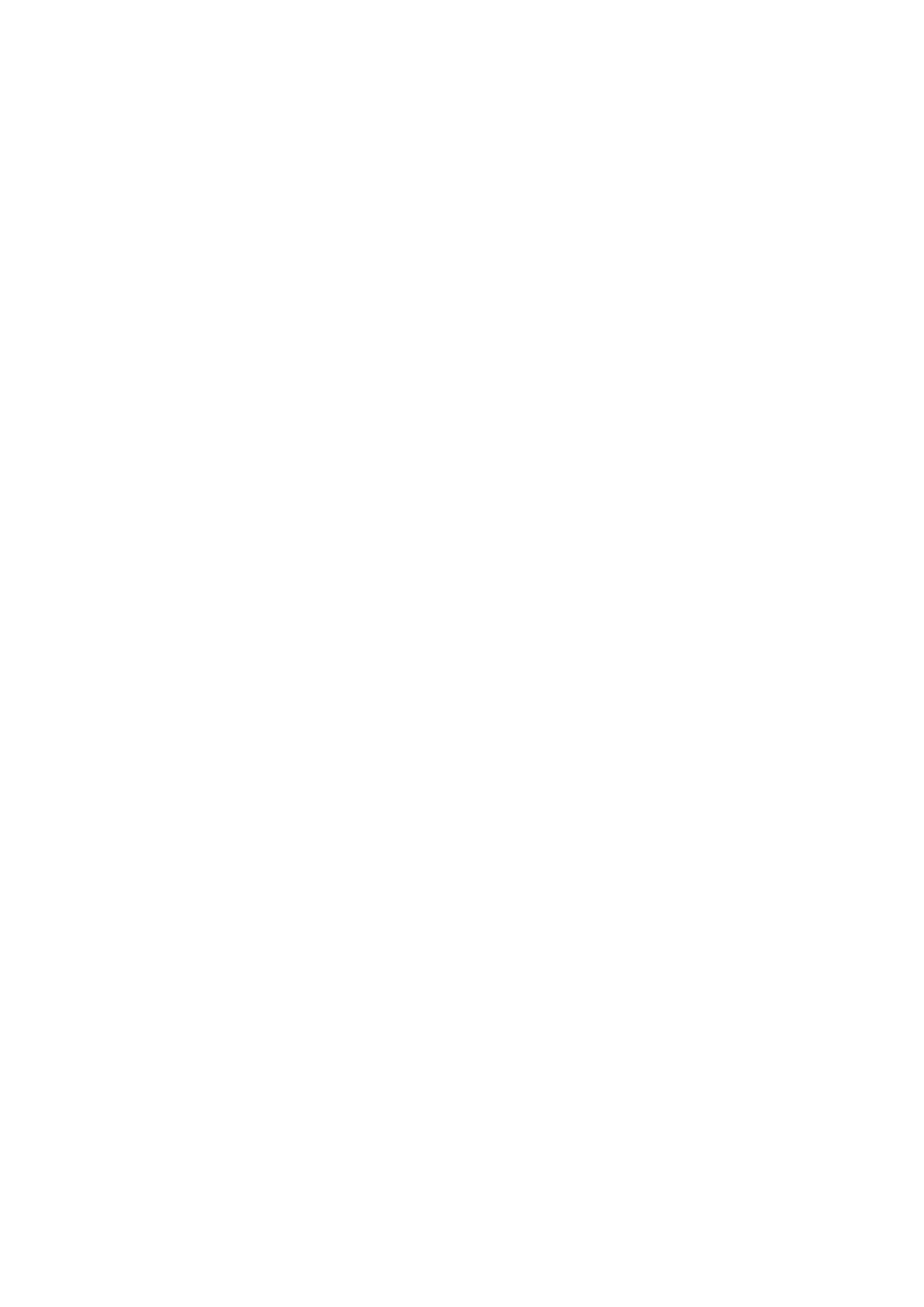# **1. INTRODUCTION**

 $\overline{a}$ 

Microsimulation models are a key tool used by government to analyse the effect of major policy reforms on households. They carry out calculations on a collection of individual records and can aggregate the outcomes at the individual level to shed light on policy impacts for particular groups, or the whole population. They are especially useful for analysing the effects of policy where policies interact with each other and a diverse range of outcomes are experienced by individuals in differing circumstances.

As part of its suite of models, Treasury has used static microsimulation models for over 20 years to analyse the immediate distributional effects of changes to tax and transfer<sup>[4](#page-4-0)</sup> policy. Previously, Treasury used STINMOD (Static Incomes Model) (NATSEM, 2017), a tax-transfer microsimulation model developed by the National Centre for Social and Economic Modelling. In 2012, as part of a review of the Commonwealth's arrangements for tax-transfer microsimulation modelling, a decision was taken to replace the capability of STINMOD with a new model, CAPITA (Comparative Analysis of Personal Income Tax and Transfers in Australia). The first stage of CAPITA's development was completed in early 2015 and the model is now available to Treasury and a number of partner agencies to inform policy development and evaluation.

CAPITA is a general-purpose static microsimulation model of Australia's personal income tax and transfer system designed to analyse the distributional impacts of policy across the Australian population and highlight interactions between the tax and transfer systems. It consists of a representative sample of the population and a set of rules for calculating the taxes and transfers applicable to each individual. These rules can be varied to examine the effects of changes to personal income tax and transfer policies on individuals, families and groups within the population.

Treasury is making CAPITA available to the public for general use to encourage an evidence-based approach to public policy development in Australia. Model users are invited and encouraged to share any improvements or suggestions to continue to improve and develop CAPITA into the future. Further detail on the CAPITA model can be found in the documentation released alongside the source code. Importantly, users should note the Australian Treasury does not take responsibility for any results generated by the model.

<span id="page-4-0"></span><sup>4</sup> Throughout this paper, 'transfer payments' refers to social welfare payments. These include income support and family payments described in further detail later.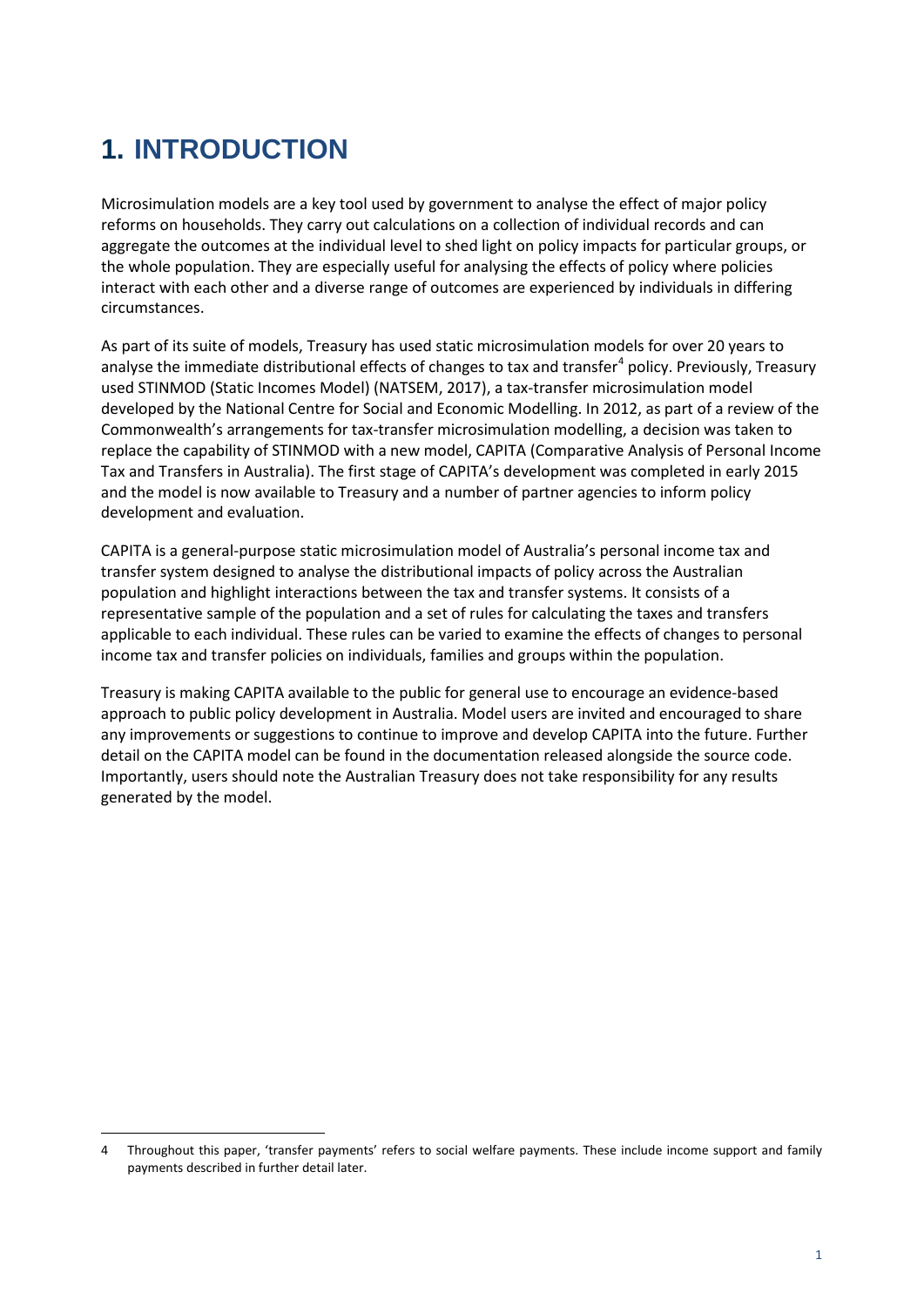# **2. STATIC MICROSIMULATION MODELS**

Static microsimulation models take a snapshot of the population at a particular point in time and simulate short run (or 'morning after') impacts of changes in policy. This snapshot contains detailed information on income, age and family characteristics and often only covers a sample of the population. For analysis, observations in the sample are scaled by a 'weight' that reflects how much of the total population a particular observation represents. To model the effect of policy changes in future years, the characteristics of the individual units are held constant over time and the original snapshot is 'aged'.<sup>[5](#page-5-1)</sup> This ageing process involves adjusting weights of the individual units, so that the population matches broad demographic trends, and inflating economic data, such as incomes, using an appropriate inflator. To model the impact of policy change, outcomes under the current system are calculated and compared with outcomes under an alternative system.

Static models provide an estimate of short run effects for policy changes that do not change economic structure significantly. However, as static models assume no behavioural change in response to policy change, they do not estimate long term effects of policy changes or the effects of policy changes that are likely to change economic agents' behaviour.

A number of institutions around the world currently use static microsimulation models to analyse the distributional effect of changes to tax-transfer policies. For example in the United Kingdom, Her Majesty's Treasury uses the Intra-Governmental Tax and Benefit Model (IGOTM) (HM Treasury, 2015) and the Department of Work and Pensions uses the Policy Simulation Model (PSM) (McDonagh & Chomik). The New Zealand Treasury uses TaxWell (Creedy, 2015), Statistics Canada publishes their Social Policy Simulation Database/Model (Statistics Canada), and EUROMOD (Sutherland, 2013), a multi-country microsimulation model, is used by policy makers and researchers across Europe.

# **3. CAPITA MODEL DETAILS**

[Figure 1](#page-5-0) shows the key components of CAPITA. The basefile contains the detailed unit-record data on incomes and demographic characteristics used to represent the modelled population. The policy calculator performs the tax-transfer calculations on this population. Together, these components deliver the tax-transfer outcomes of the individual units, which can be aggregated as desired.

<span id="page-5-0"></span>

#### **Figure 1: Components of CAPITA**

<span id="page-5-1"></span><sup>5</sup> This is in contrast to dynamic microsimulation models which simulate changes in the characteristics of each individual each year based on their characteristics in previous periods. Treasury is currently developing MARIA, a dynamic microsimulation model of Australia's retirement income system. Further information on dynamic microsimulation modelling can be found in the Treasury Research Institute Paper outlining the development of MARIA.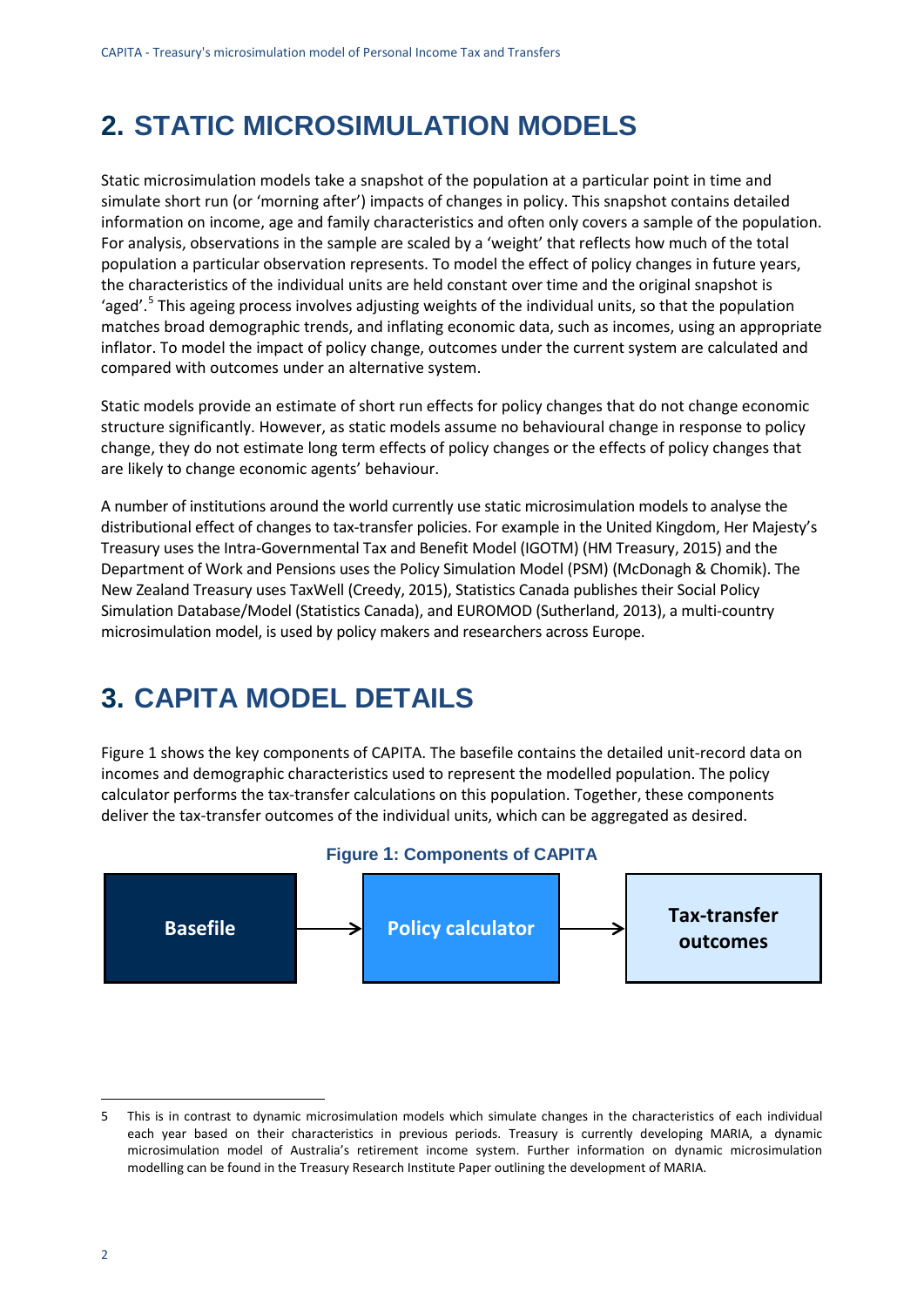### **THE BASEFILE**

The initial CAPITA basefile is based on the Australian Bureau of Statistics' Survey of Income and Housing (SIH) which collects detailed demographic and income information from a sample of households (Australian Bureau of Statistics, 2015). In 2013-14, 14,162 households were surveyed representing 97 per cent of the population (Australian Bureau of Statistics, 2015). Each household is assigned a weight to indicate the number of households it represents to ensure the survey data is representative of the population of interest. [Figure 2](#page-6-0) shows the process CAPITA follows to transform the SIH data into a set of basefiles which are representative of the expected population and economic conditions in future years.

The SIH collects information from individuals and households and outputs this information at multiple levels - including person, income unit and household (Australian Bureau of Statistics, 2015). A household consists of people living in one dwelling whereas an income unit is a person or group of people within a household who share income. A single person, a couple, a single person with dependent children, or a couple with dependent children are all examples of income units. There may be several income units in one household. CAPITA is based on income units because it best aligns with the testing of transfer payments but it can also perform analysis at the individual and household level. For simplicity, income units are referred to as families for the remainder of this paper.

<span id="page-6-0"></span>

### **Figure 2: CAPITA basefiles – from the SIH to the basefiles**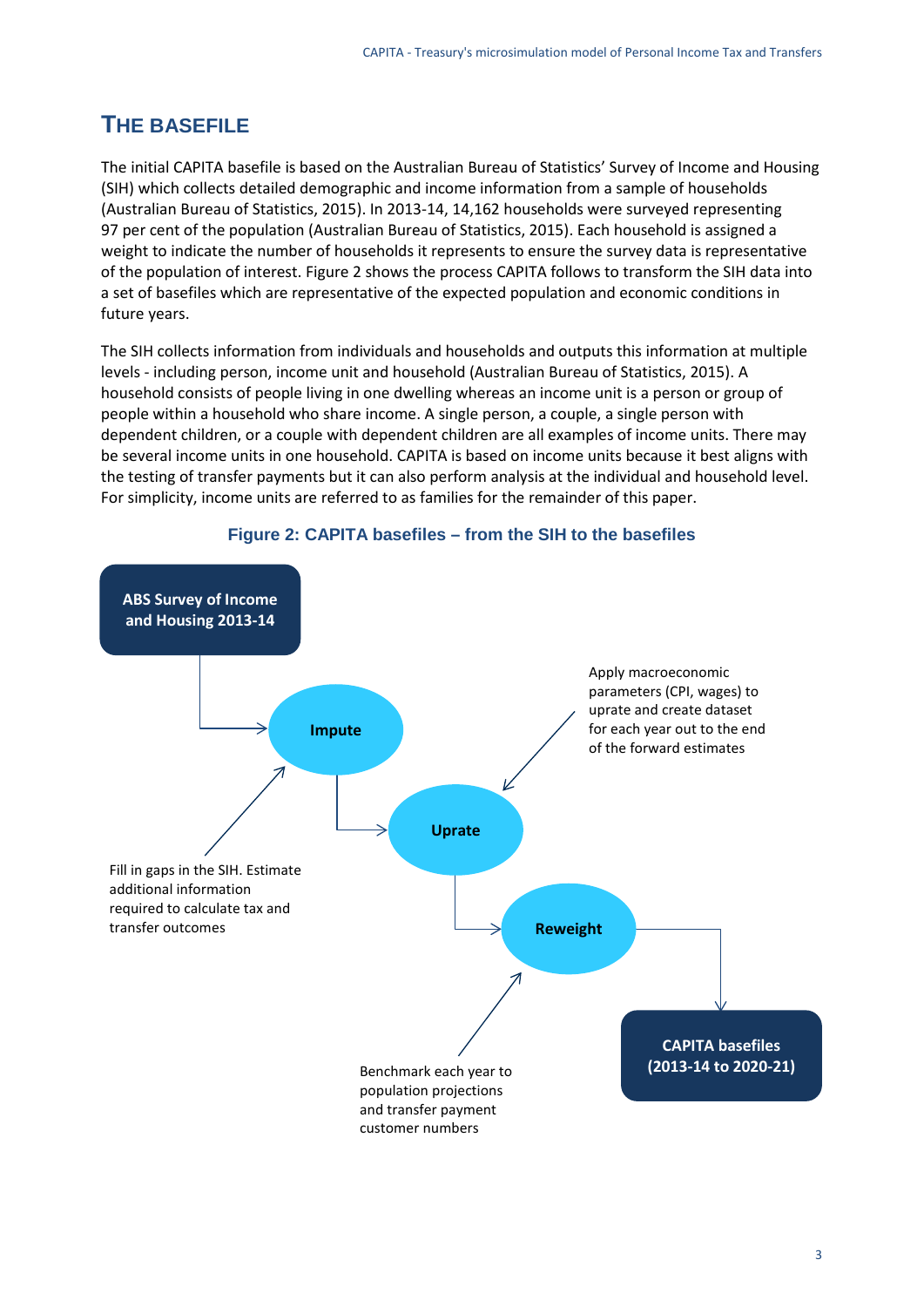Not all the information required for calculating tax-transfer outcomes is captured by the SIH and some groups are not covered by the survey, so a combination of other data sources and statistical techniques is used to supplement the survey data. For instance, the SIH does not collect information on residents of non-private dwellings, which includes those living in nursing homes. This population is important for properly assessing the receipt of the aged pension so additional records from the 2011 Census are used to supplement the CAPITA base data. In addition, tax deductions are not reported on the SIH so these are estimated for the individuals in CAPITA from tax data.

### **PROJECTING THE SURVEY DATA**

There is a lag between the collection of the survey data and its availability for use in CAPITA. Also modelling in future years is often required so the data is adjusted to capture demographic and economic trends.

Changes in economic conditions are accounted for by inflating (or uprating) the income and expenditure data on the initial basefile using either the Consumer Price Index (CPI) or Average Weekly Earnings (AWE). The indexation factors (see Table 1) were selected based on the nature of the data item, observed historical growth and discussions with the Australian Bureau of Statistics.

| <b>INDEXATION FACTOR</b> | <b>DATA</b>                                                        |
|--------------------------|--------------------------------------------------------------------|
| <b>CPI</b>               | Income from:                                                       |
|                          | dividends and employer provided shares;<br>٠                       |
|                          | superannuation;<br>٠                                               |
|                          | trusts;                                                            |
|                          | interest from a financial institution;                             |
|                          | family members not living in the household;<br>٠                   |
|                          | public unit trusts;<br>$\bullet$                                   |
|                          | residential and non-residential property;                          |
|                          | overseas pensions;<br>$\bullet$                                    |
|                          | other financial investments;                                       |
|                          | bond investments;<br>$\bullet$                                     |
|                          | royalties;<br>٠                                                    |
|                          | other regular sources;                                             |
|                          | interest on loans;                                                 |
|                          | non-cash benefits from the employer; and<br>$\bullet$              |
|                          | employer provided child care.<br>٠                                 |
| <b>AWE</b>               | Business income;<br>٠                                              |
|                          | total employee income;<br>٠                                        |
|                          | income from child support maintenance;<br>$\bullet$                |
|                          | income from workers compensation;<br>٠                             |
|                          | income from accident compensation and sickness insurance; and<br>٠ |
|                          | superannuation account balances.                                   |

### **Table 1: Indexation of data in CAPITA**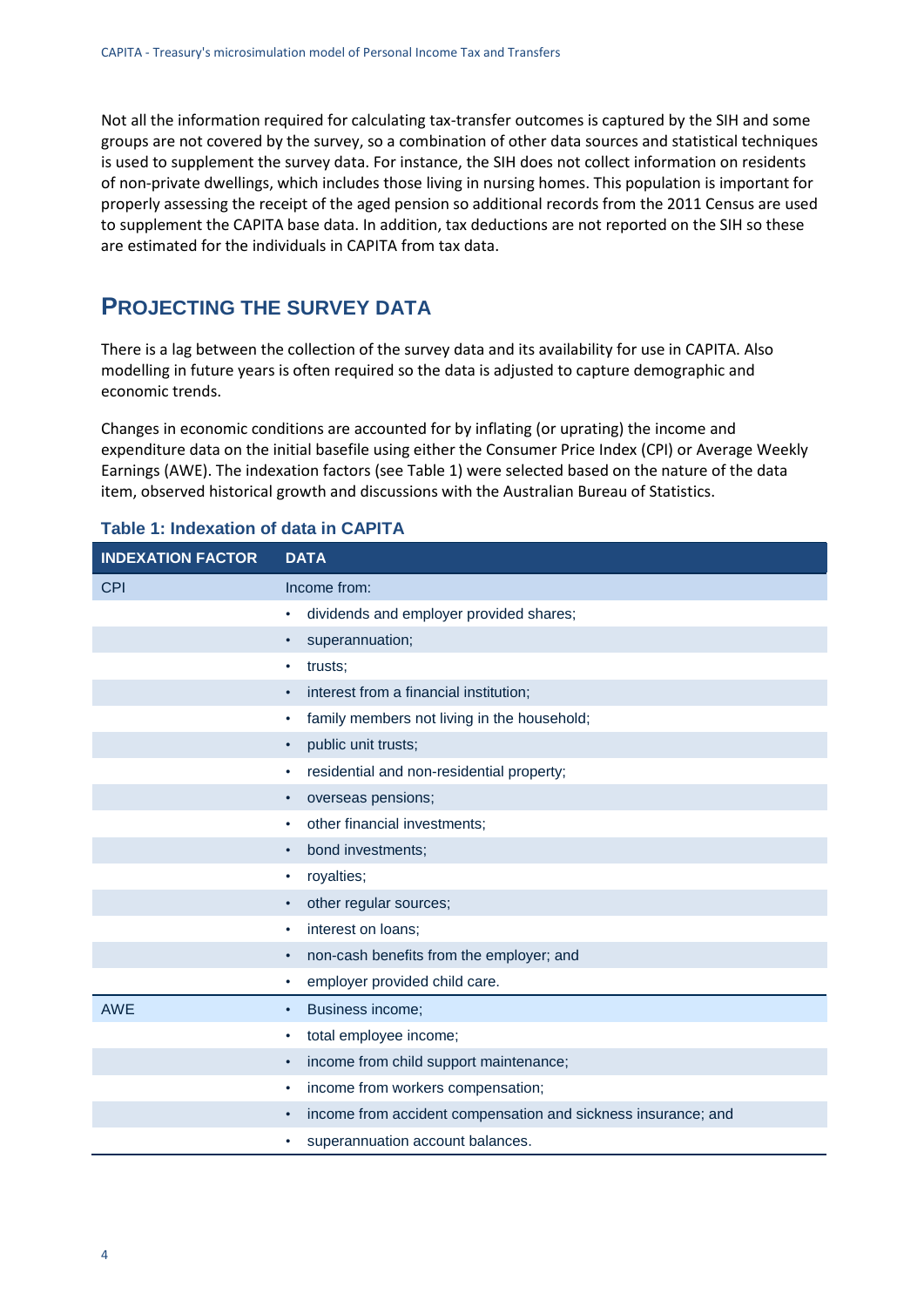Changes in the population are accounted for by varying weights of observations in the data to ensure aggregates align with selected official government projections. The benchmarking process adjusts the weights to hit total aggregate benchmarks in a way which minimises the change in the weights required to meet those benchmarks and preserve the relativities within families. All members of the same family and same household receive the same weight. The benchmarks include demographic data and social security payment customer numbers (see Table [2](#page-8-0) for a full list). Benchmarking ensures CAPITA results are consistent with the official government view of the make-up of the population and the number of recipients of major transfer payments in each year.

Benchmarking can have unintended consequences. Including too many benchmarks can cause interactions between benchmarks and distort the weights of individual units, producing misleading results. The current benchmarks were selected as a basic set for a general-purpose model to minimise the manipulation of the original data. However, these benchmarks are not necessarily optimal for all types of analysis and users may wish to incorporate different or additional benchmarks.

| <b>BENCHMARKS</b> | <b>DESCRIPTION</b>                                                                                                                                                                                            | <b>SOURCE</b>                                                                                                    |
|-------------------|---------------------------------------------------------------------------------------------------------------------------------------------------------------------------------------------------------------|------------------------------------------------------------------------------------------------------------------|
| Demographic       | Number of men and women by age.<br>Age categories are 15, 16, 17, 18-20, 21-24,<br>25-29, 30-34, 35-39, 40-44, 45-49, 50-54,<br>55-59, 60-64, 65-69, 70-74, 75+                                               | Treasury demographic projections                                                                                 |
|                   | Number of births                                                                                                                                                                                              | Treasury demographic projections                                                                                 |
|                   | Number of households                                                                                                                                                                                          | <b>Australian Bureau of Statistics</b><br>Household and Family Projections<br>2011-2036 Cat. No:3236.0 Series II |
| Labour force      | Number of people full-time, part-time,<br>unemployed and not in the labour force                                                                                                                              | Treasury labour force projections                                                                                |
| Payment type      | Number of recipients of:                                                                                                                                                                                      | Department of Social Services<br>projections                                                                     |
|                   | Pensions - Age Pension, Carer Payment,<br>$\bullet$<br>Wife Pension, Disability Support Pension<br>and Parenting Payment Single.                                                                              |                                                                                                                  |
|                   | Allowances - Newstart Allowance,<br>$\bullet$<br>Jobseeker Payment, Parenting Payment<br>Partnered, Youth Allowance (Student),<br>Youth Allowance (Other), Partner<br>Allowance, Austudy and Widow Allowance. |                                                                                                                  |
|                   | Supplements - Carer allowance.<br>٠                                                                                                                                                                           |                                                                                                                  |
|                   | Family payments - Family Tax Benefit<br>Part A and Family Tax Benefit Part B.                                                                                                                                 |                                                                                                                  |

### <span id="page-8-0"></span>**Table 2: Benchmarks included in CAPITA**

CAPITA is used to conduct distributional analysis of Government policy over the Budget forward estimates period (the first four years after the current year). While it is possible to extend the methodologies in the model out past this timeframe this is not recommended for the following reasons.

- CAPITA benchmarking relies on estimates of the number of payment recipients. These benchmarks are more difficult to estimate beyond this five year horizon.
- CAPITA uprates wages by average weekly earnings and does not take into account any changes in the income distribution.
- CAPITA assumes the structure of the population remains unchanged. While this is likely a valid assumption in the short term, it may not hold in the medium or long term.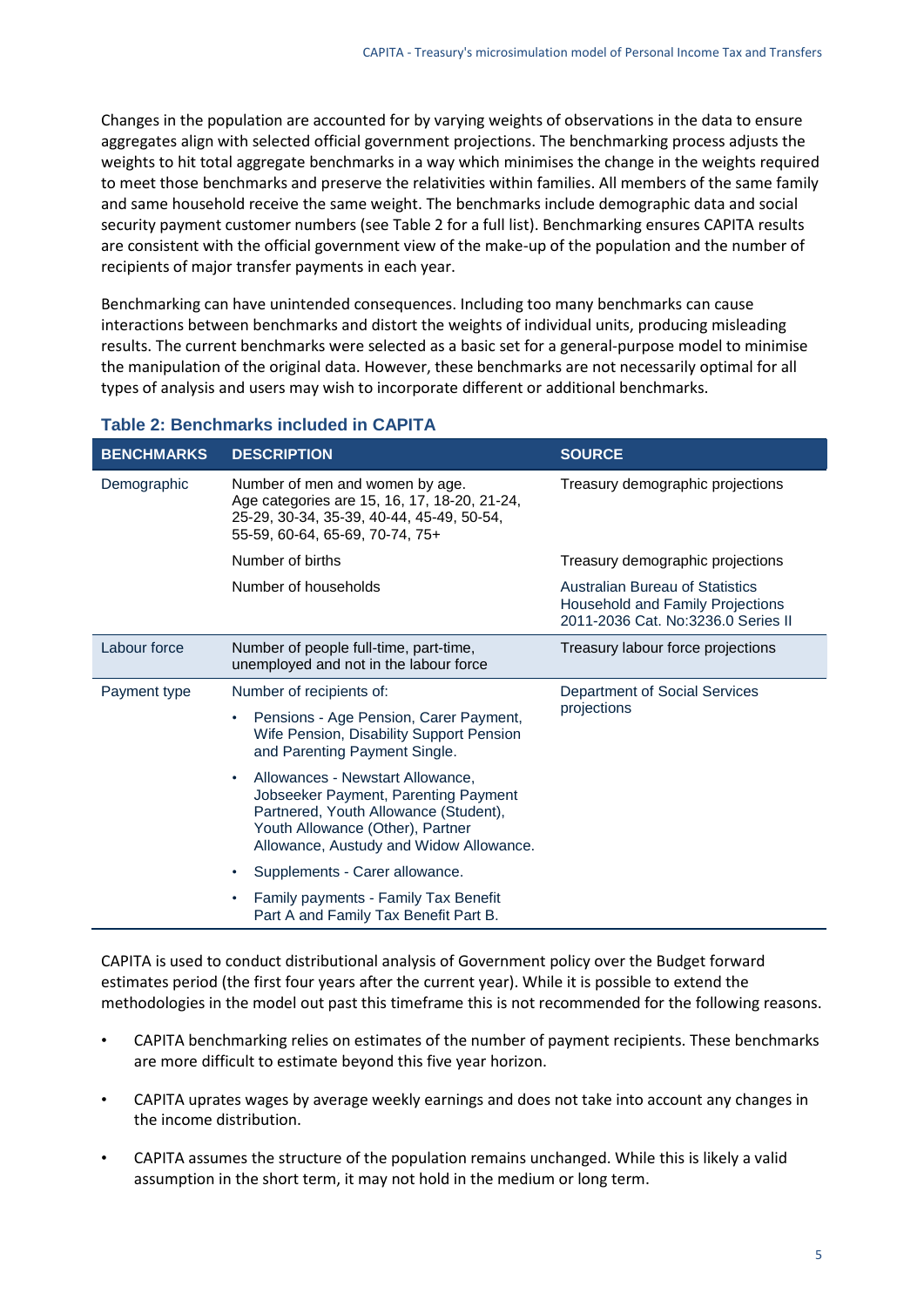### **THE POLICY CALCULATOR**

The policy calculator is designed to replicate the rules of the personal tax and transfer system to determine outcomes for each family.

CAPITA models the major payments in the transfer system and the significant structural elements of the personal income tax system. The payments included were selected by considering the fiscal size of the policy and the number of people affected. The trade-off between coverage of the transfer system and complexity of the resulting code was also taken into account. For some payments, data limitations on the SIH prevented their inclusion in the model. [Table 3](#page-9-0) lists the policies included in CAPITA.

| <b>PAYMENT TYPE</b>                                     | <b>PAYMENT</b>                                                                                                                                                                                                                                                                                                                                                                                        |
|---------------------------------------------------------|-------------------------------------------------------------------------------------------------------------------------------------------------------------------------------------------------------------------------------------------------------------------------------------------------------------------------------------------------------------------------------------------------------|
| <b>Pensions</b>                                         | Age Pension, Carer Payment, Wife Pension, Disability Support Pension and Parenting<br>Payment Single.                                                                                                                                                                                                                                                                                                 |
| Allowances                                              | Newstart Allowance, Jobseeker Payment, Parenting Payment Partnered,<br>Youth Allowance (Student), Youth Allowance (Other), Austudy and Widow Allowance.                                                                                                                                                                                                                                               |
| Supplements                                             | Carer Allowance, Carer Supplement, Single Income Family Supplement<br>(before 1 July 2017), Commonwealth Seniors Health Card, Seniors Supplement<br>(before 30 June 2015), Pensioner Education Supplement, Telephone Allowance and<br>Utilities Allowance.                                                                                                                                            |
| <b>Family Payments</b>                                  | Family Tax Benefit Part A, Family Tax Benefit Part B and Newborn Supplement.                                                                                                                                                                                                                                                                                                                          |
| Veteran's Payments                                      | Service Pension.                                                                                                                                                                                                                                                                                                                                                                                      |
| <b>Other Payments</b>                                   | Pharmaceutical Allowance, Rent Assistance and Energy Supplement. These<br>payments form part of pensions, allowances or family payments.                                                                                                                                                                                                                                                              |
| <b>Personal Tax</b><br><b>System</b>                    | Gross tax rates and thresholds, Medicare Levy and Medicare Levy Surcharge,<br>Beneficiary Tax Offset, Low Income Tax Offset, Senior and Pensioners Tax Offset,<br>Dependent (Invalid and Carer) Tax Offset and other levies as applicable including the<br>Temporary Budget Repair Levy.                                                                                                              |
| Minor payments<br>indexed by<br>economic<br>parameters* | Special Benefit, Sickness Allowance, Partner Allowance, Abstudy, Department of<br>Veterans Affairs (DVA) Disability Pension, DVA War Widow Pension, Parental Leave<br>Pay and Dad and Partner Pay.                                                                                                                                                                                                    |
| Policies not<br>modelled in CAPITA                      | A number of policies including:                                                                                                                                                                                                                                                                                                                                                                       |
|                                                         | Child Care Subsidy (included in the cameo model only), Child Disability Assistance<br>$\bullet$<br>Payment, concession cards (excluding the Commonwealth Seniors Health Card),<br>Crisis Payment, the Double Orphan Pension, the Essential Medical Equipment<br>Payment, Mobility Allowance, Defence Force Income Supplement Allowance, the<br>Zone Tax Offset and the Higher Education Loan Program. |

#### <span id="page-9-0"></span>**Table 3: Policies included and not included in CAPITA**

\* These payments are not explicitly modelled in CAPITA but are included in the model by simply uprating the payment value in future years to ensure the amount is still representative. Because these payments are not explicitly modelled, CAPITA is not able to produce detailed analysis of changes which would result from altering these payments.

The child care system is modelled in the cameo version of CAPITA, but not in the distributional model due to data limitations. CAPITA does not currently model Higher Education Loan Program (HECS-HELP) repayments as there is insufficient information on the SIH.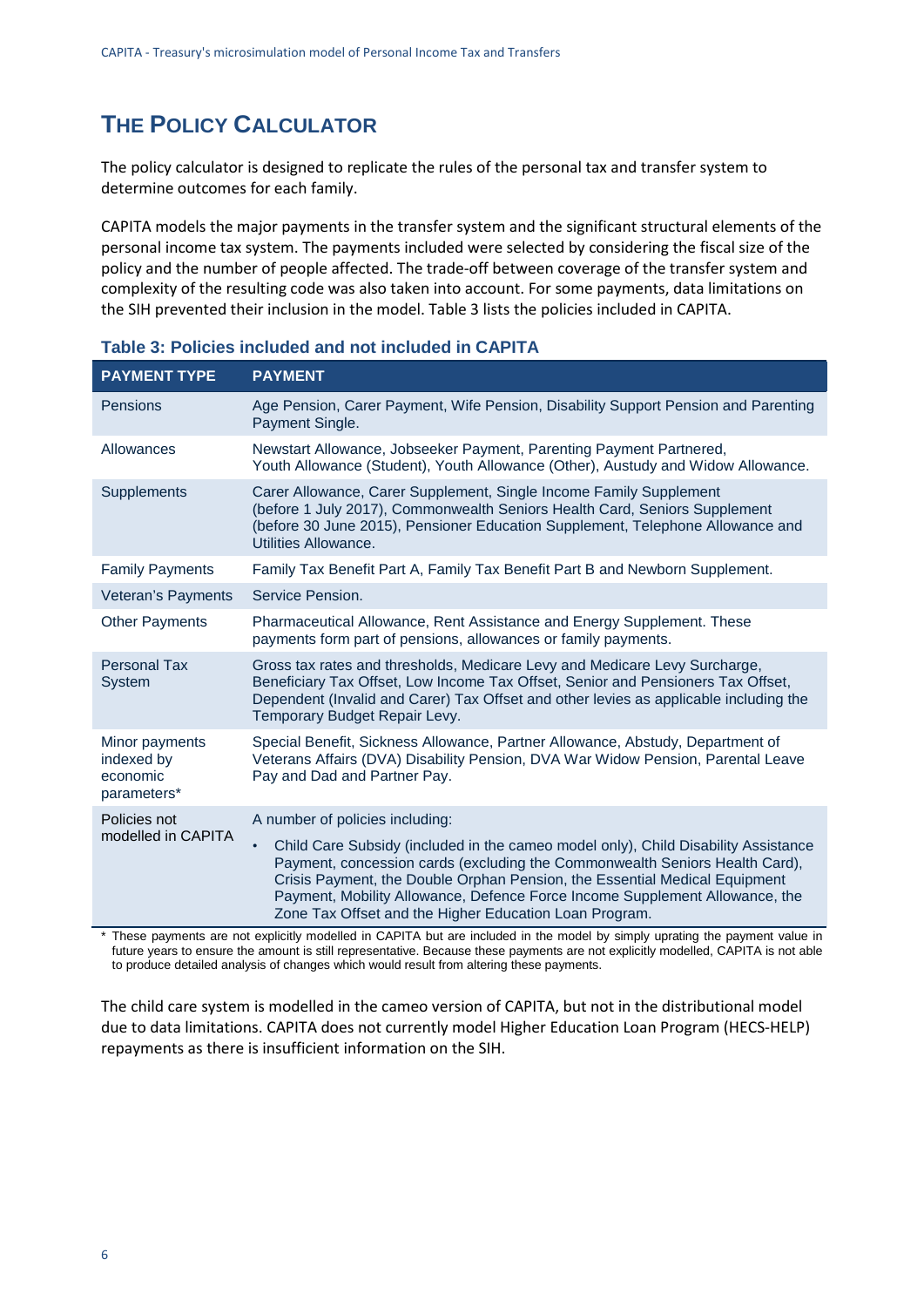### **CAMEO ANALYSIS**

To complement the distributional analysis, CAPITA can also conduct 'cameo' analysis by calculating the tax-transfer outcomes for a hypothetical family as a function of their income. This is used to provide examples of the impact of policy and policy changes. The basefile for cameos is a synthetic dataset of user-specified family attributes and income levels. The tax-transfer calculator generates the outcomes for each hypothetical family.

CAPITA can also calculate Effective Marginal Tax Rates (EMTRs) for hypothetical individuals and families. EMTRs refer to the proportion of each additional dollar earned that is removed due to either personal income tax paid or the withdrawal of transfer payments. EMTRs are useful from a policy perspective in terms of assessing potential financial incentives arising from the design and structure of the tax and transfer system, which (among other things) can be a factor that people consider when deciding when and how much they wish to work. A number of examples of cameo analysis are included later in this paper to highlight the range of complex interactions different family structures have with the tax-transfer system.

# **4. ASSUMPTIONS AND LIMITATIONS**

CAPITA is part of a suite of models that Treasury uses for analysing the impacts of policy changes. All models are based on simplifying assumptions to allow model tractability and therefore have a number of limitations. It is important to be aware of the assumptions and recognise the limitations of any model and take them into account when interpreting results.

CAPITA is a partial equilibrium model that does not include any behavioural response to policy change. CAPITA therefore models the legal incidence of the tax-transfer system (and not the economic incidence) and cannot analyse the long-run, lifetime effects of changes to tax-transfer policy. The model results are most useful for considering the immediate 'morning after' impacts of a policy; when the behavioural responses to policy change are expected to be small, or as a starting point for applying behavioural assumptions.

CAPITA assumes the (modified) SIH is an accurate representation of the Australian population. Care needs to be taken when considering groups inadequately covered in the survey such as those living in remote locations or very high income earners. The SIH also provides limited information on certain aspects of the tax and transfer system, such as tax deductions. Information on tax deductions is imputed in CAPITA to give reasonable values for a typical individual, but in practice some individuals will have very large deductions and these types of arrangements are not captured in the model.

CAPITA covers the personal tax and transfer system only and does not include indirect taxes (such as the Goods and Services Tax (GST)), the impact of company tax, fringe benefit concessions, or state taxes and concessions. Treasury uses alternative models to understand the impact of these policies. CAPITA does not include social transfers in kind such as government-provided health services and education. As indicated above, CAPITA does not include the child care system in the distributional model and does not include HECS-HELP repayments in either the cameo or distributional model.

CAPITA is very detailed but some simplifications have been made when modelling policies. These are described in detail in the user documentation. In modelling both the tax and transfer systems, CAPITA must account for the fact that transfers are paid fortnightly and vary throughout the year whilst the tax system is administered on an annual basis. Transfer payment customer number benchmarks are calculated for a typical fortnight to help account for this difference between the tax and transfer systems.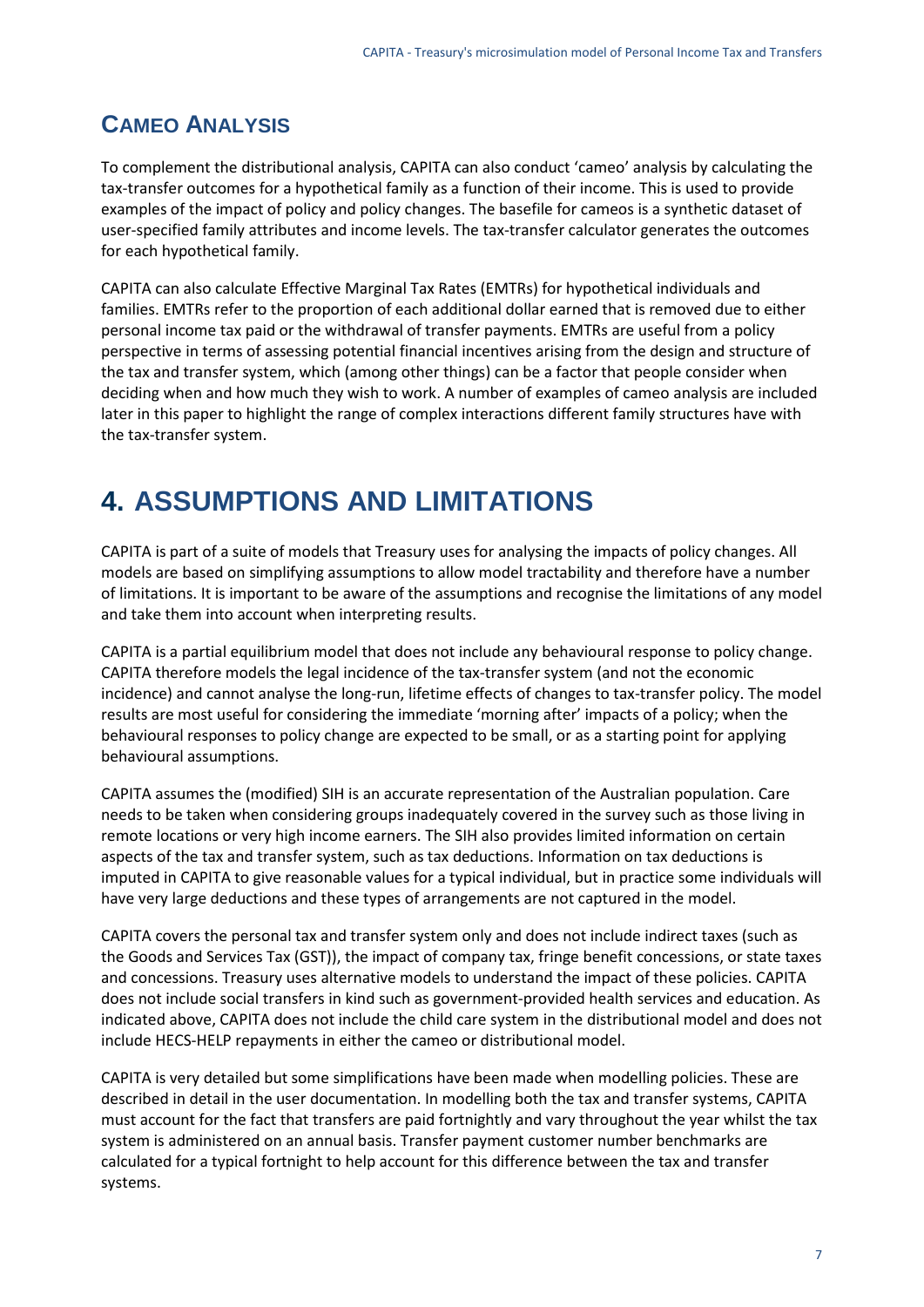# **5. EXAMPLE CAPITA ANALYSIS**

### **DISTRIBUTIONAL ANALYSIS**

CAPITA can examine both the effect of the tax-transfer system on the income distribution in Australia and the complex interactions of various family structures with Australia's tax-transfer system. Generally, when analysing policy changes, Treasury considers how the changes will affect distribution of income, equity and whether particular groups will be adversely affected.

Australia's tax-transfer system is highly progressive and features targeted means testing of most transfer payments (Whiteford, 2015). [Chart 1](#page-11-0) illustrates the redistributive effect of the tax-transfer system by comparing the distribution of household private income to household disposable income. Private income includes all income from non-government sources, for example wages and salaries, and business and investment income. Disposable income is calculated by adjusting private income for tax-transfer outcomes. In Chart 1, the distribution of disposable income is much narrower than private income as higher income earners are subject to high marginal tax rates and lower income earners receive transfer payments. There are over 2 million households with private incomes under \$10,000 who are assisted by the tax-transfer system.

<span id="page-11-0"></span>

#### **Chart 1: Distribution of private and disposable household income in CAPITA in 2017-18**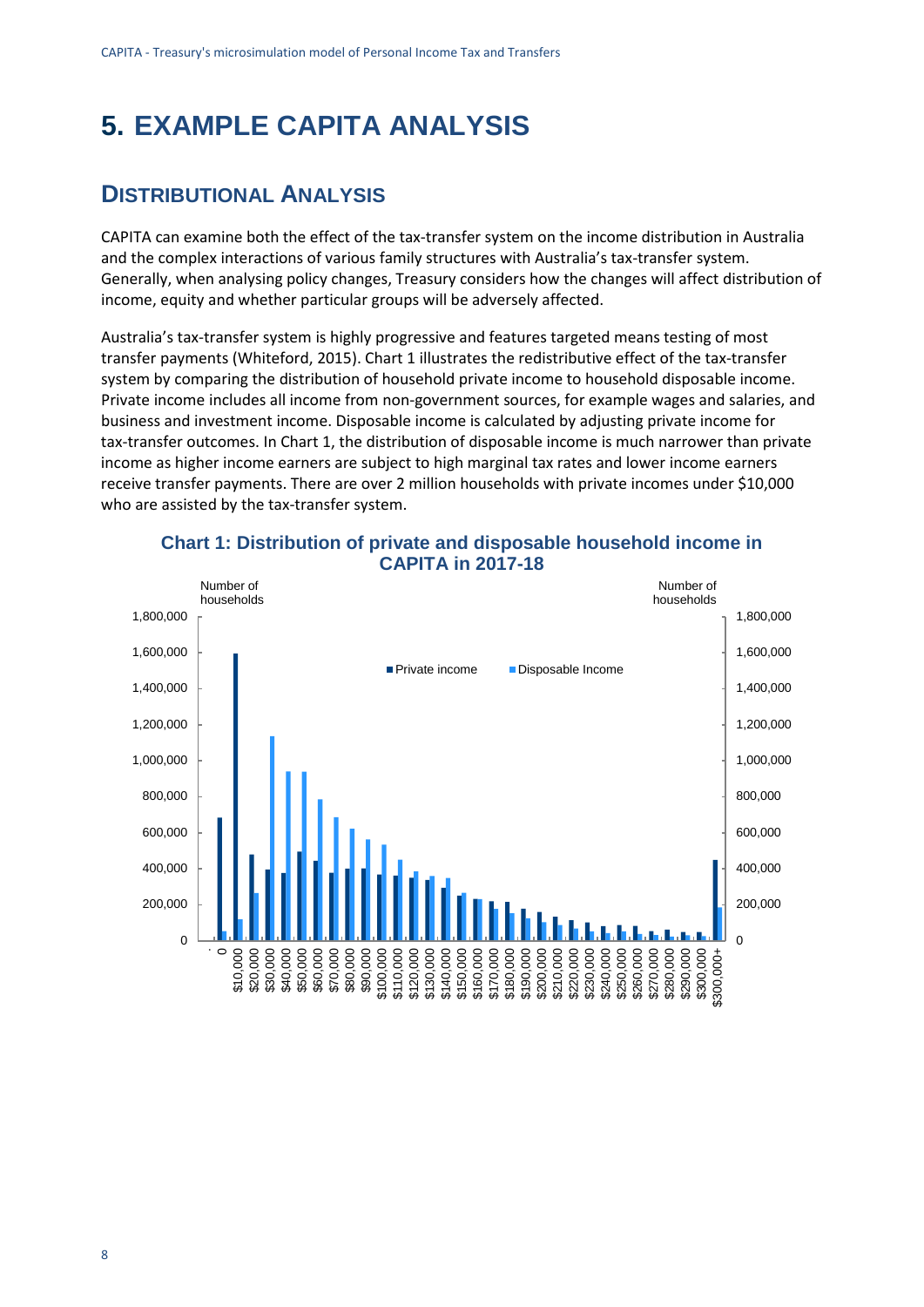[Chart 2](#page-13-0) illustrates the distribution of transfers received and taxes paid in CAPITA. Families have been grouped into equivalised disposable income quintiles. Quintiles represent one fifth of the population. Equivalising disposable income allows comparison of households of different size and composition (Australian Bureau of Statistics, 2011-12). Equivalisation scales take into account the increase in resources required for additional persons but recognise the sharing of resources that occurs within households. Treasury uses the modified OECD equivalence scale that divides household income by a factor depending on the number and age of the occupants. This method of equivalising income allocates a weight of one to the first adult, 0.5 to the second adult and 0.3 to each child in the household.<sup>[6](#page-12-0)</sup>

For example, the following households have the same equivalised disposable income of \$50,000:

- A single individual with \$50,000 disposable income;
- A couple with no children with a combined disposable income of \$75,000; and
- A couple with two children and a combined disposable income of \$105,000.

For the first two quintiles, the average transfers received far exceed the average tax paid. Transfers received in the second quintile exceed those in the first as the quintiles are assigned on disposable income. This means low income families with children who typically receive both income support payments and family payments are in the second quintile while low income individuals who receive Newstart Allowance are more likely to be in the first quintile. In the third quintile, the average net transfer received is only slightly above zero (further detail on the distribution of tax-transfer outcomes within each quintile is included in [Chart 4\)](#page-15-0). The average tax paid in the fourth quintile is around \$19,000 whilst the average benefit received for this quintile is around \$1,600. The average benefit received in the top quintile is around \$700 while average tax paid is around \$58,000 (note this analysis does not include child care subsidies). The highest quintile in the equivalised disposable income distribution starts at around \$67,000. Using the method of calculation outlined above, a couple with no children and an equivalised disposable income of \$67,000 would have a combined disposable income of around \$100,000.

<span id="page-12-0"></span><sup>6</sup> Some liberty has been taken in applying these measures typically used for households to data for families.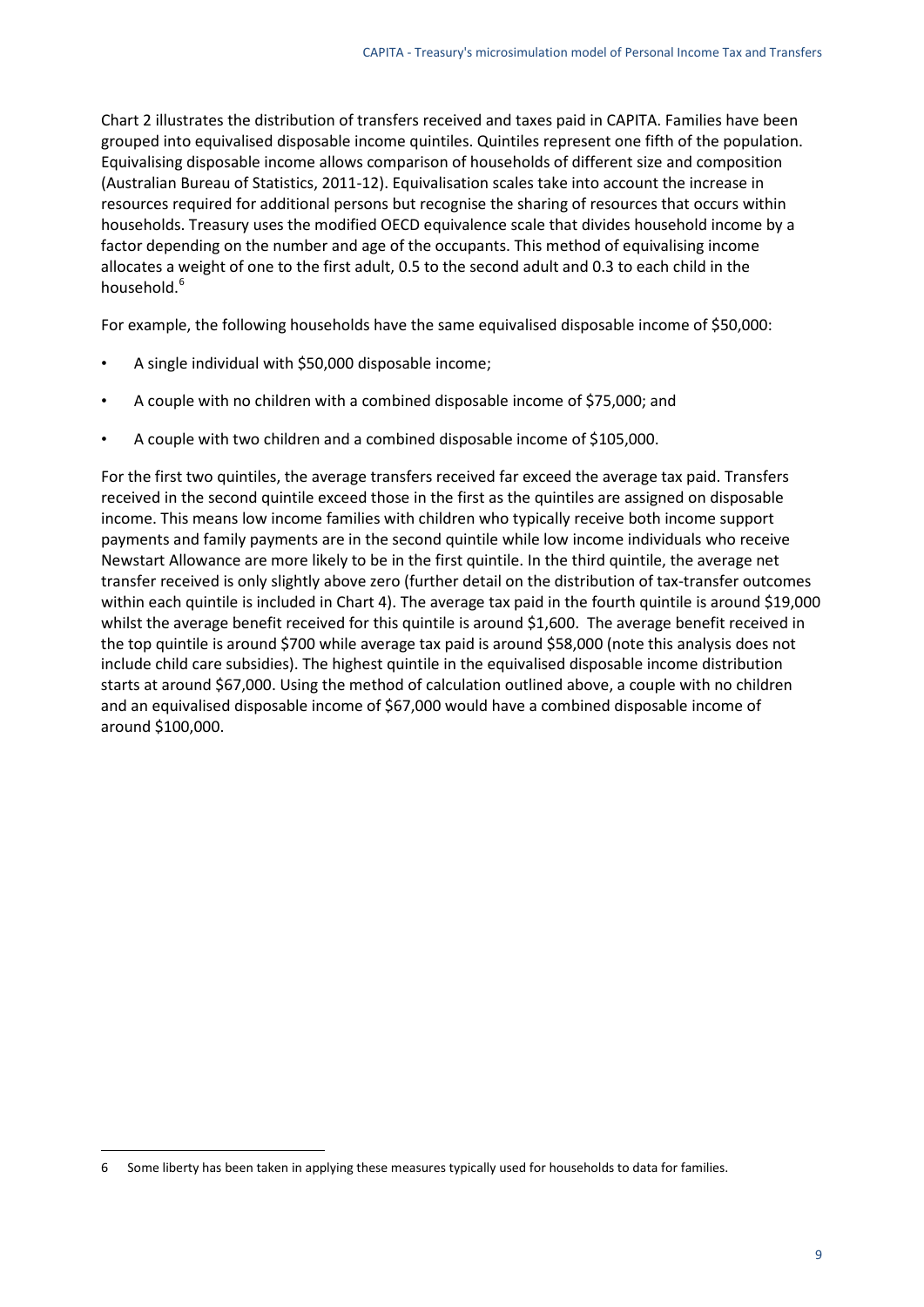

### <span id="page-13-0"></span>**Chart 2: Average transfers received and tax paid by family equivalised disposable income quintile in 2017-18**

Note: This analysis does not include childcare payments, transfers in kind or indirect taxes. The ABS publication Government Benefits, Taxes and Household income 2009-10 (ABS Cat 6537.0) includes these elements.

While the quintile averages in Chart 2 are interesting, CAPITA can also be used to understand the diversity contained within the averages. Focusing on working age families at a high level, in 2017-18, 16 per cent of working age families receive transfer payments but pay no income tax, 8 per cent of working age families are net benefit recipients (they pay tax but receive more in transfer payments), 8 per cent of working age families are net tax payers (they receive benefits but pay more in tax) and 68 per cent of working age families pay tax and receive no transfers. Families that receive no transfers and pay no income tax (or receive no transfers and have negative income tax) are excluded from these results. They account for about 9 per cent of all families.

[Chart 3](#page-14-0) shows the interaction with the tax-transfer system for working age families in different private income bands. The chart shows that 100 per cent of families with no private income are payment recipients that pay no tax. Understandably, as private income increases, the percentage of families who are net beneficiaries decreases and the percentage of families who are net contributors increases. At the top end of the private income distribution almost 100 per cent of families pay tax and do not receive transfer payments.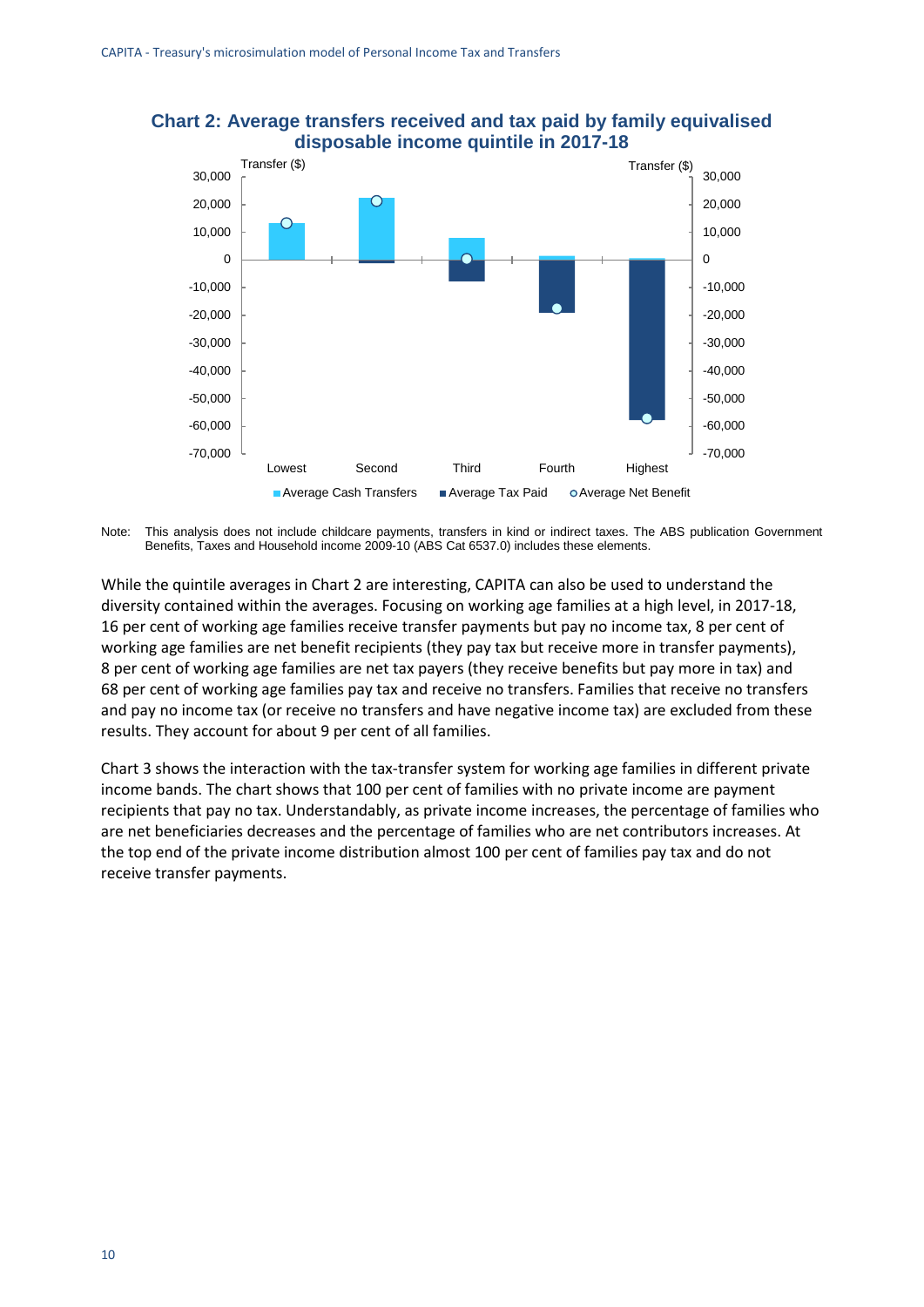

<span id="page-14-0"></span>**Chart 3: Interaction of working age families with the tax-transfer system by private income in 2017-18**

[Chart 4](#page-15-0) further decomposes the distribution of net benefits (transfers received less taxes paid) for different working age family structures to the family level.<sup>[7](#page-14-1)</sup> Each dot in this chart represents a family unit and the different colours indicate the family's equivalised disposable income quintile. Charts 4 (a) and 4 (c) show that families with children in the lowest three quintiles tend to be net beneficiaries of the tax-transfer system (for couples with children and lone parents the black, dark blue and some of the light blue dots have a net transfer greater than zero). Couples without children (Chart 4 (b)) tend to be beneficiaries of the tax and transfer system only in the bottom two quintiles.

[Chart 4](#page-15-0) also shows that there are many families (either singles or couples) without children in the highest equivalised disposable income quintile whilst lone parent families are predominantly in the lowest two quintiles.

The distribution of tax-transfer outcomes is most varied for families with children as there are simply a wider range of possible tax-transfer outcomes with varying numbers and ages of children and private income combinations. As there are less combinations of payments available for single people with no children, the value of net benefit received for these people is generally much lower and concentrated around the means testing rates (on the payments side) and centred on the marginal tax rates at higher private income levels. For example, the Disability Support Pension is paid at a higher rate than the Newstart Allowance. As the payment outcomes are less varied for lone people (in chart 4 (d)) recipients of the Disability Support Pension are generally in the third equivalised disposable income quintile (the light blue dots) whilst recipients of Newstart Allowance are generally in the bottom two equivalised disposable income quintiles (the black and dark blue dots).

<span id="page-14-1"></span><sup>7</sup> Note: The weights of individual observations are reflected in the density of the shading.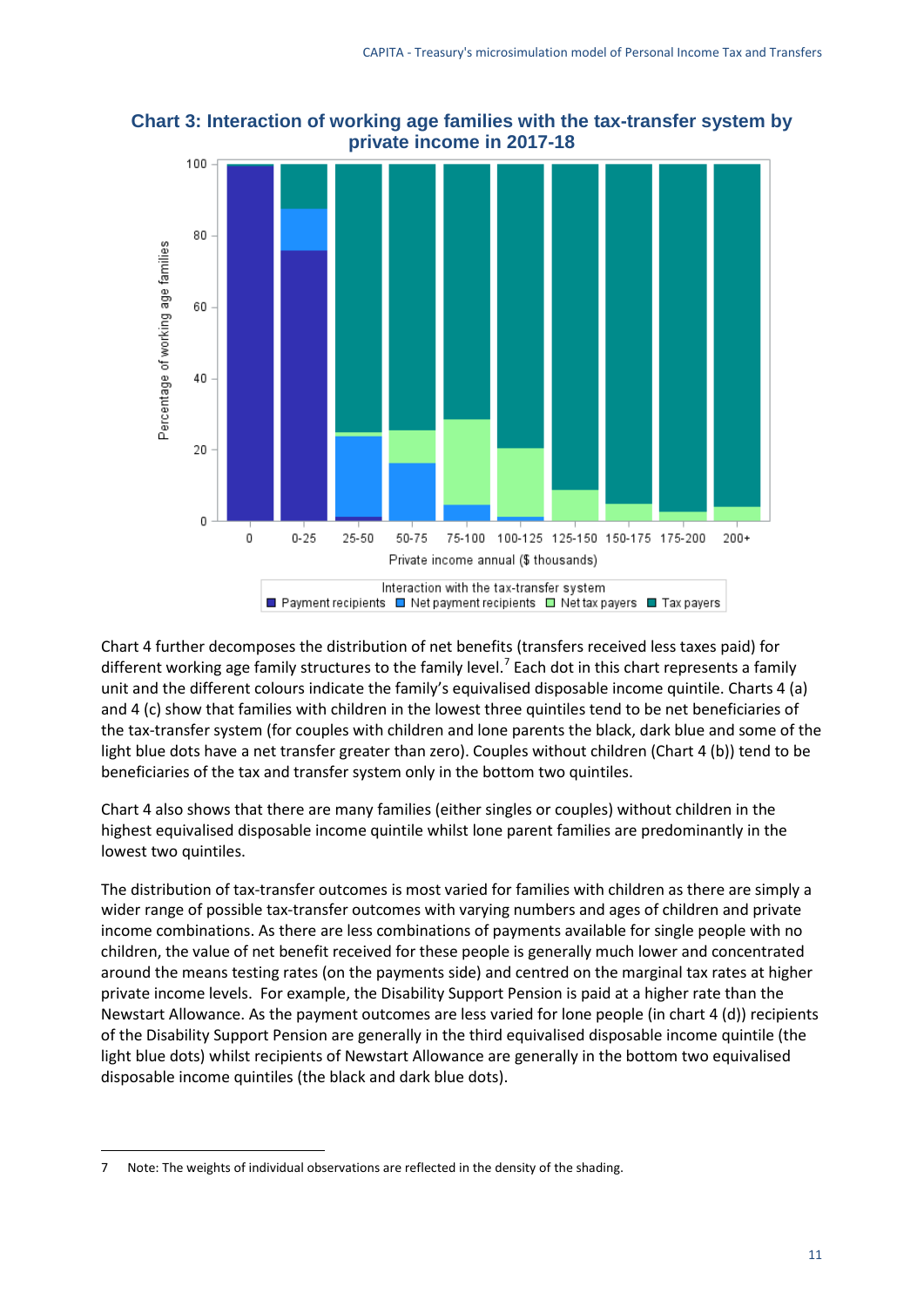<span id="page-15-0"></span>



### **CAMEO ANALYSIS**

CAPITA has been used to produce cameo analysis illustrating the tax-transfer outcomes for different family structures at different levels of income. The charts below contain detailed breakdowns of the transfer payments receivable, tax payable and overall outcomes as the family private income increases from \$0 to \$200,000. The outcomes are specific to the modelled family type and may differ considerably depending on ages and number of children and ratios of income within couples.

The first cameo is a relatively simple example as the individual has no partner or dependants. Subsequent cameo examples present more complex interactions with the tax-transfer system.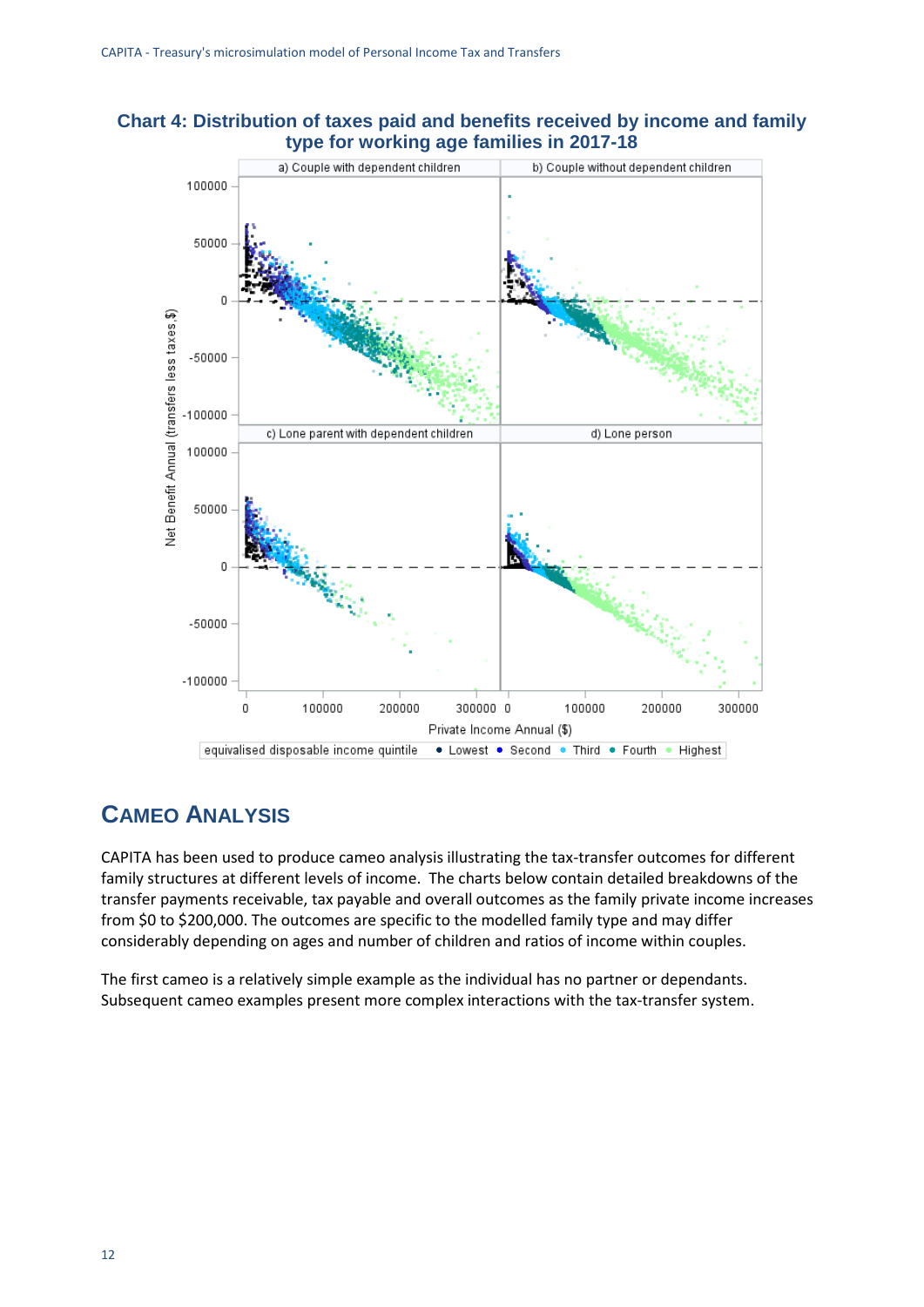### A single individual with no children

[Chart 5](#page-16-0) shows the breakdown of benefits received and tax paid in 2017-18 for a single individual with no children. Assuming this individual meets necessary activity test requirements, they will receive Newstart Allowance<sup>[8](#page-16-1)</sup> until their annual private income reaches around \$27,000 per annum (the bright green area). This individual will nominally begin to pay income tax once their private income exceeds around \$6,000 as the combination of their private income plus their Newstart Allowance (\$13,000, which is taxable) exceeds the \$18,200 tax-free threshold. However, as they are eligible for both the Beneficiary Tax Offset (BENTO) and the Low Income Tax Offset (LITO) they will be a net beneficiary of the tax-transfer system until their private income reaches \$25,000.

<span id="page-16-0"></span>

### **Chart 5: Breakdown of benefits received and tax paid – single individual, no children in 2017-18**

The line in [Chart 5](#page-16-0) indicates the net benefit (transfers received less taxes paid). The slope of this line indicates the additional benefit forgone (or tax paid) for each additional dollar of private income earned, which is the EMTR faced by this cameo example at every private income level. The steeper the line, the higher the net benefit forgone for an additional dollar of private income earned. In the example above, the slope of the blue line is steepest around \$25,000.

It can be useful to examine EMTRs to provide an indication of the influence of the tax-transfer system on incentives to work. The CAPITA cameo output can be used to further investigate the details of EMTRs and to highlight how the various elements of the tax-transfer system interact, or to assess the combined effect of a package of policy proposals. An unavoidable feature of the progressivity of Australia's tax and transfer system is the creation of high EMTRs – the proportion of any increase in income that is 'lost' – that reduce the immediate financial rewards for work.<sup>[9](#page-16-2)</sup> However, the extent to which someone's workforce participation is influenced by EMTRs also depends on the particular circumstances of the individual and their household.

<span id="page-16-1"></span><sup>8</sup> Note: income support payments such as Newstart Allowance are assessed and paid fortnightly and many recipients only receive payments for part of the year.

<span id="page-16-2"></span><sup>9</sup> While EMTRs can be lowered by reducing the rate at which payments are withdrawn, this leads to increases in EMTRs further up the income distribution, which comes at a fiscal cost and makes the system less redistributive overall.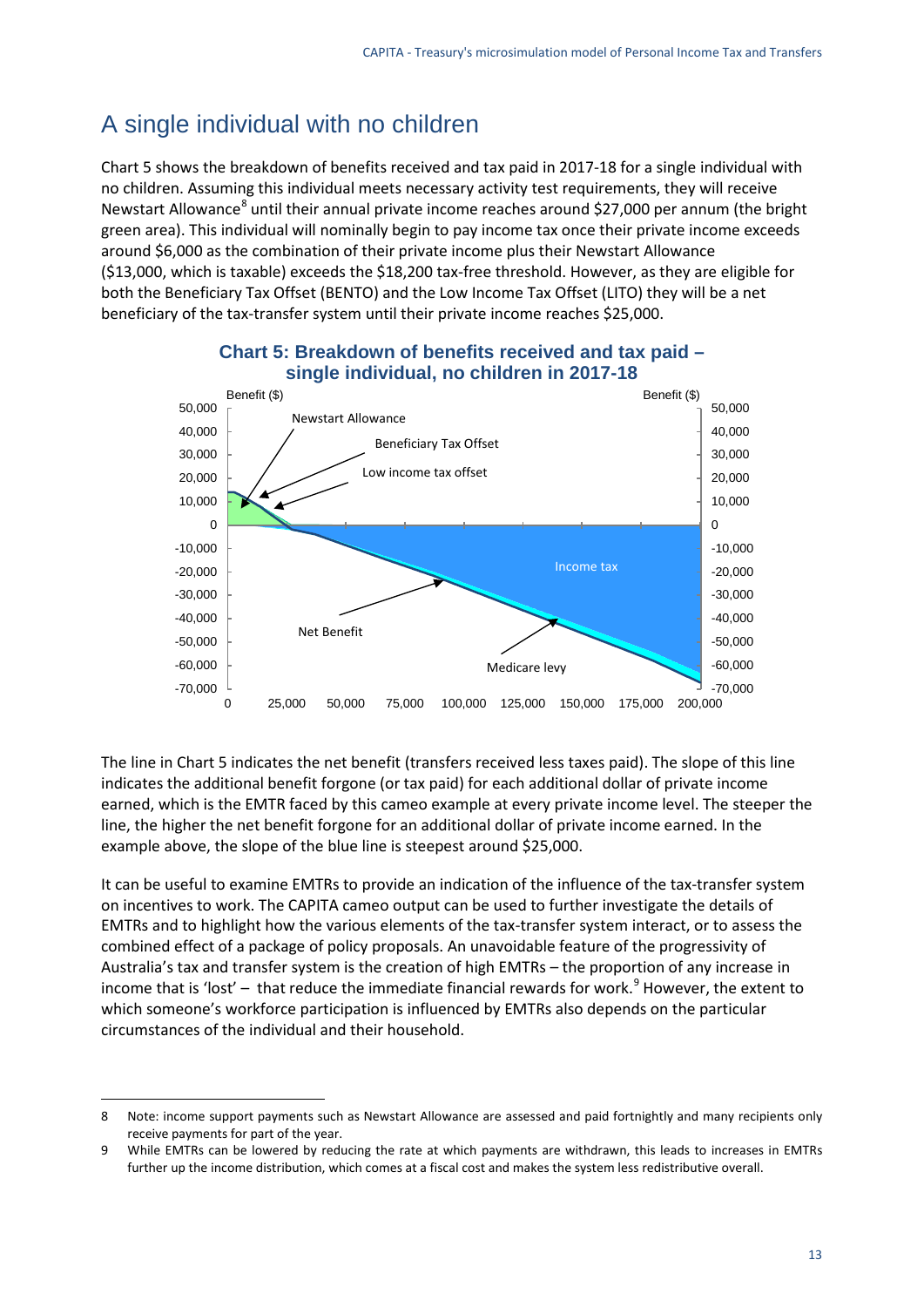For example[, Chart 6](#page-17-0) shows the EMTRs faced by the single individual above for private incomes from \$0 to \$200,000 for a marginal increase in private income of \$500 (or around \$10 per week). Two spikes in the EMTR can be seen, one around \$15,000 where they begin to pay the Medicare Levy (and Newstart Allowance and BENTO gradually reduce) and one when the Energy Supplement associated with Newstart Allowance is fully withdrawn at around \$27,000. These spikes only affect a narrow range of incomes and thus, are unlikely to have adverse effects on workforce participation.<sup>[10](#page-17-1)</sup> More important is the sustained high EMTR of 70 per cent observed between \$17,000 and \$27,000 due to the gradual withdrawal of Newstart Allowance, and the introduction of personal income tax and the Medicare Levy which 'shades' in at 10 per cent of income.

<span id="page-17-0"></span>

### **Chart 6: Breakdown of EMTR – single individual, no children in 2017-18**

### A sole parent with two children, aged 6 and 2

[Chart 7](#page-18-0) below shows the breakdown of benefits received and tax paid for a sole parent with two children aged 6 and 2 years old. This family receives a combination of Parenting Payment (Single), Family Tax Benefit Part A (FTB-A) and Family Tax Benefit Part B (FTB-B). Parenting Payment (Single) starts to reduce once the sole parent's income exceeds \$6,000. Because Parenting Payment (Single) exceeds the tax-free threshold of \$18,200, this sole parent nominally starts to pay income tax from the first dollar of income. However their tax is also reduced by the LITO and the Senior Australian and Pensioner Tax Offset (SAPTO) so they will be a net beneficiary of the tax-transfer system until their private income level reaches \$64,000. When private income exceeds \$55,000, the family loses Parenting Payment (Single). The sole parent receives the maximum amount of FTB-B until their private income goes above \$100,000. The amount of FTB-A decreases as private income increases over \$55,000 and is withdrawn completely when private income exceeds \$105,000.

<span id="page-17-1"></span><sup>10</sup> While CAPITA can measure a family's EMTR as the proportion of income lost from each additional dollar earned, there are other approaches. For example, the Productivity Commission suggest that EMTRs evaluated over larger increases in income provide a more realistic indication of the effect of tax-transfer system on an individual's willingness to work (Productivity Commission, 2015).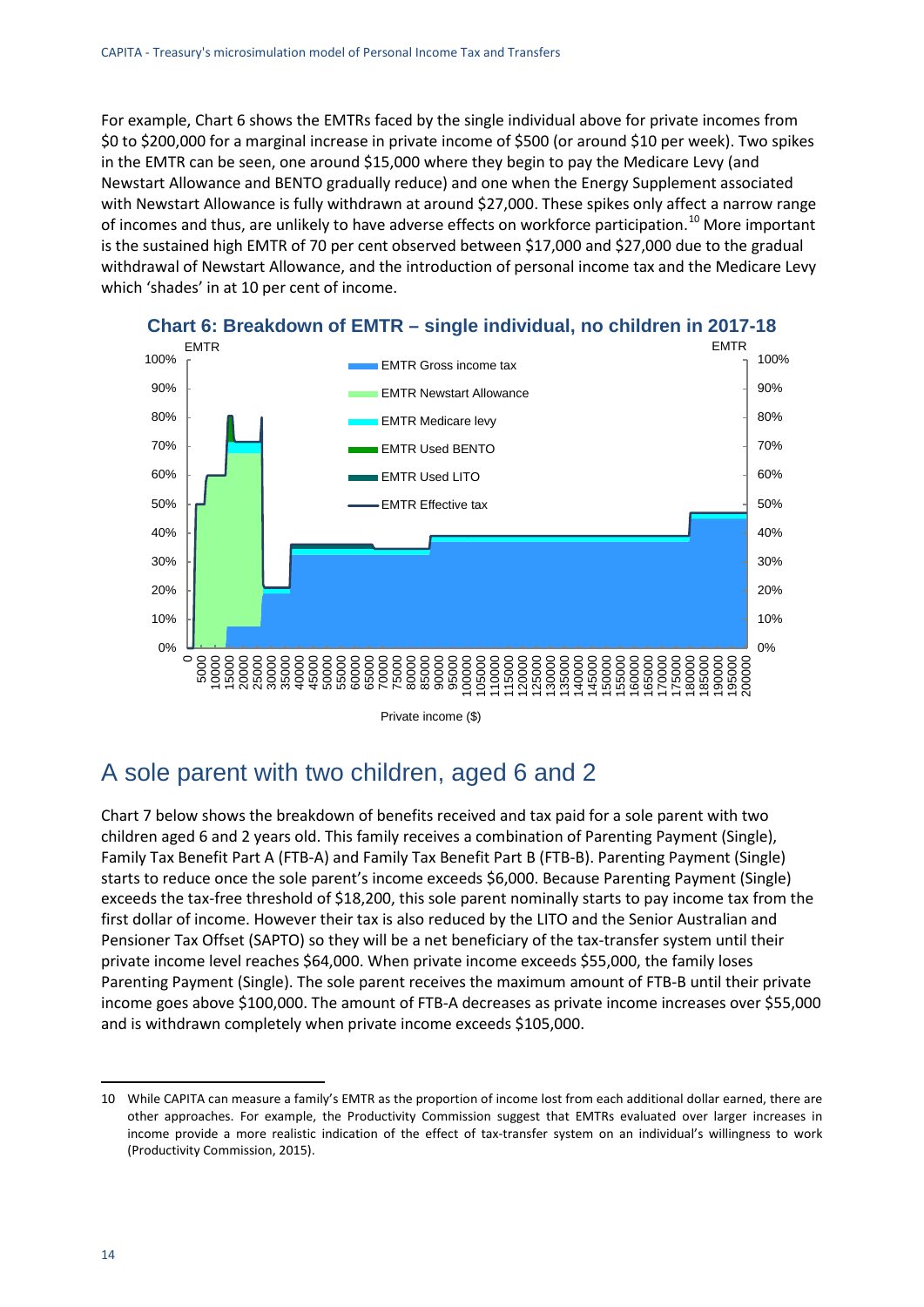<span id="page-18-0"></span>

### **Chart 7: Breakdown of benefits received and tax paid – sole parent with two children, aged 6 and 2 in 2017-18**

As indicated in the chart, the slope of the blue line is steepest, and thus the EMTR is highest, when the family loses FTB-B (at around \$100,000). At this point, earning an extra dollar of income actually reduces the sole parent's disposable income over a narrow income range.

## A dual income family with two children, aged 14 and 10

[Chart 8](#page-18-1) shows the breakdown of benefits received and tax paid for a dual income family with two children aged 14 and 10 years old. Both partners earn the same amount of income. This family structure receives a combination of Newstart Allowance, FTB-A and FTB-B. Their tax is reduced by the LITO and BENTO.

<span id="page-18-1"></span>

# **Chart 8: Breakdown of benefits received and tax paid –**

For a dual income family, FTB-B begins to withdraw at a rate of 20 per cent when the secondary earner's income exceeds \$5,500. This family becomes a net-tax payer when their private income exceeds \$75,000.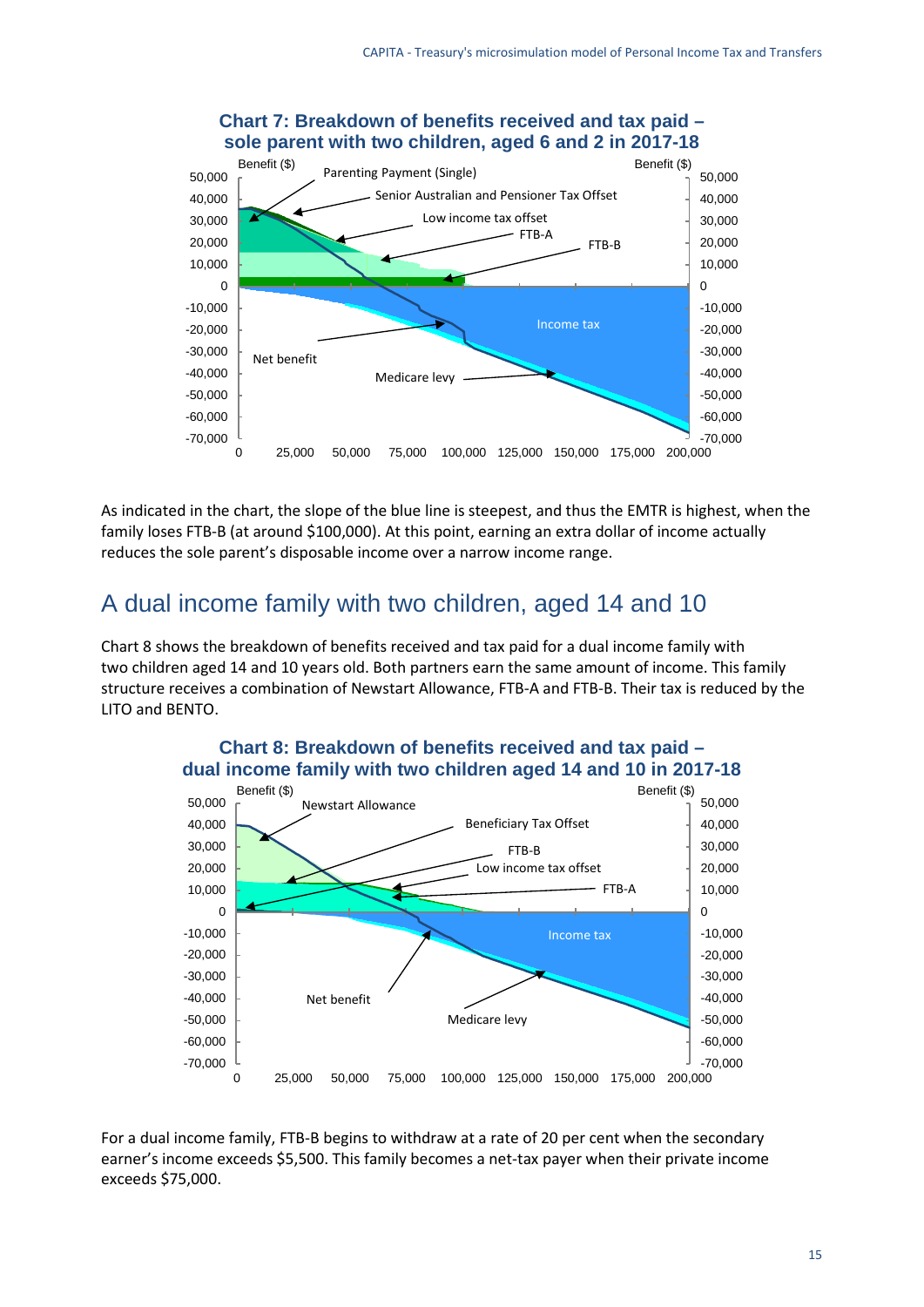As the Australian personal tax system applies to individual incomes but the transfer system is calculated based on couple incomes, family outcomes depend on the relative incomes of the member of a couple. In contrast t[o Chart 8](#page-18-1) where private income is split evenly between the primary and secondary income earners, [Chart 9](#page-19-0) shows the payments and taxes for the same family structure when all the income is earned by one member of the couple. The different outcomes for these seemingly similar families illustrate the complexity of the interaction between an individual based tax system and a family based transfer system. The amount of FTB-B received by the single income family is higher however, the amount of income tax is also higher as private income increases, as the primary income earner faces higher marginal tax rates (compared to the previous example). The point at which this couple pays net tax is \$64,000, which is lower than the net tax point of \$75,000 for the couple with equal earnings.

<span id="page-19-0"></span>

### **Chart 9: Breakdown of benefits received and tax paid – single income couple with two children aged 14 and 10**

# **6. PUBLIC RELEASE OF THE MODEL**

Treasury is making the SAS code underpinning the CAPITA model available to the general public. The model will be available to download from a link on the Treasury website and data.gov.au. Users of the model will need to comply with a user licence agreement and obtain access to the 2013-14 Survey of Income and Housing (SIH) and 2011-12 Census from the ABS (costs involved in acquiring these datasets are detailed on the ABS website).

Treasury is providing this model to the public to ensure more people can contribute rigorous, evidence based policy analysis to the public policy debate in Australia. Treasury also encourages users of the model to share any suggested improvements to progress the development of the CAPITA model into the future.

# **7. FUTURE DIRECTIONS**

Treasury will continue to regularly update and release CAPITA for changes to: the underlying data; tax and transfer policies, and economic parameters. Treasury will also investigate improvements and extensions to the model and welcomes opinions from users on the following.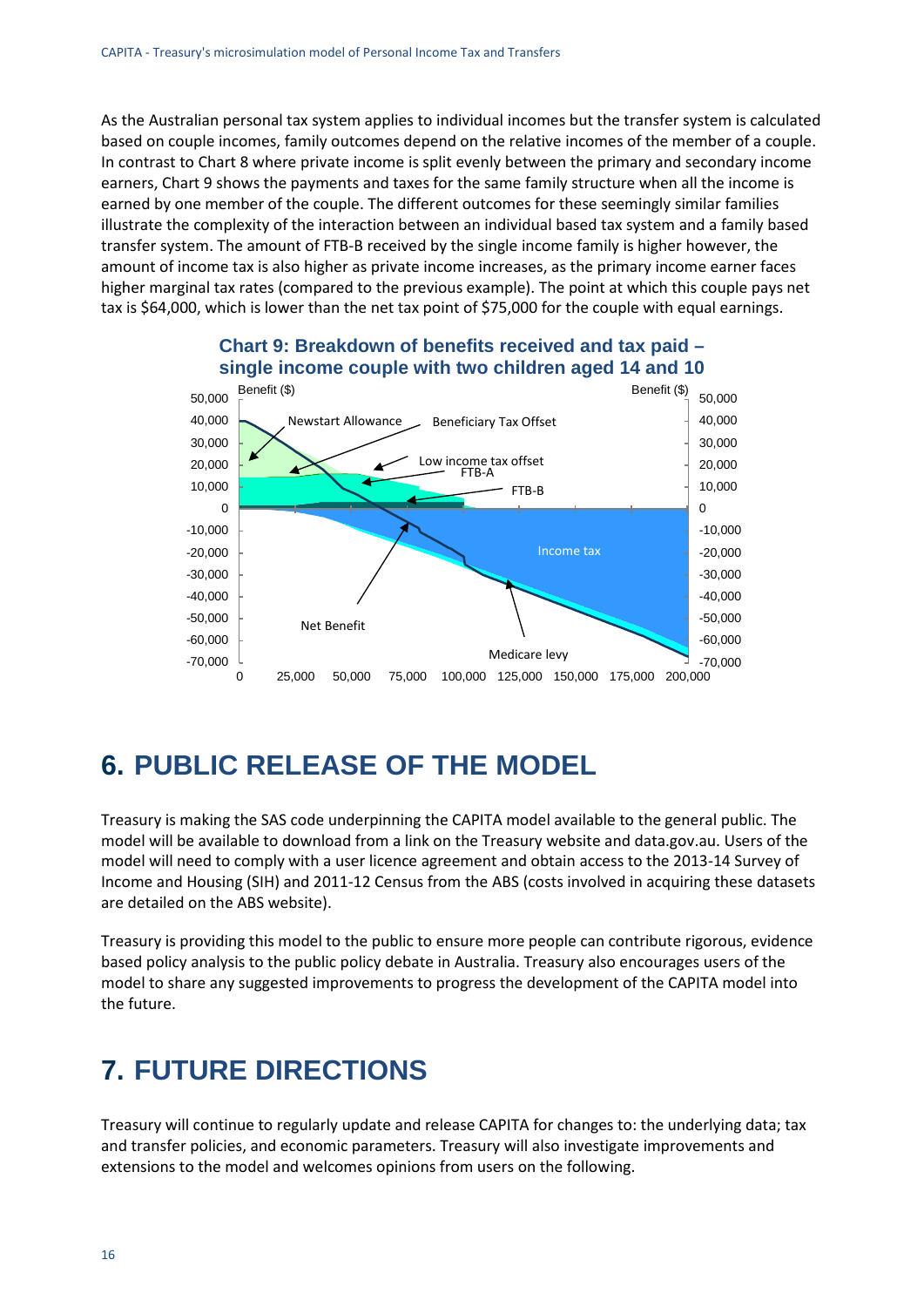This first release of CAPITA covers the personal income tax and transfer system. Similar models often include the impacts of indirect taxes (such as the GST) and social transfers in kind (such as health and education). With the pending release of the 2015-16 Household Expenditure Survey microdata, Treasury's forward work program will look at including expenditure data in CAPITA to allow the analysis of indirect taxes. Including information on social transfers in kind would allow the model to measure final income. More generally, current open data developments may offer alternative data sources for CAPITA's base data.

The version of CAPITA in this first public release has been designed for use by trained Treasury analysts in the Treasury environment, rather than specifically as a model for the public. CAPITA could potentially be made more accessible to a wider number of users by the addition of a user-interface or the use of open-source modelling languages.

# **8. CONCLUSION**

Static microsimulation models are important tools in the policy development process because they allow for holistic consideration of the interaction of tax and transfer policy outcomes on different sections of the population. Treasury's CAPITA model is a useful tool for analysing the distributional effects of changes to tax-transfer policy in Australia. Treasury encourages members of the public to use and contribute to the development of CAPITA to ensure the model can be used to provide rigorous, evidence based policy for many years to come.